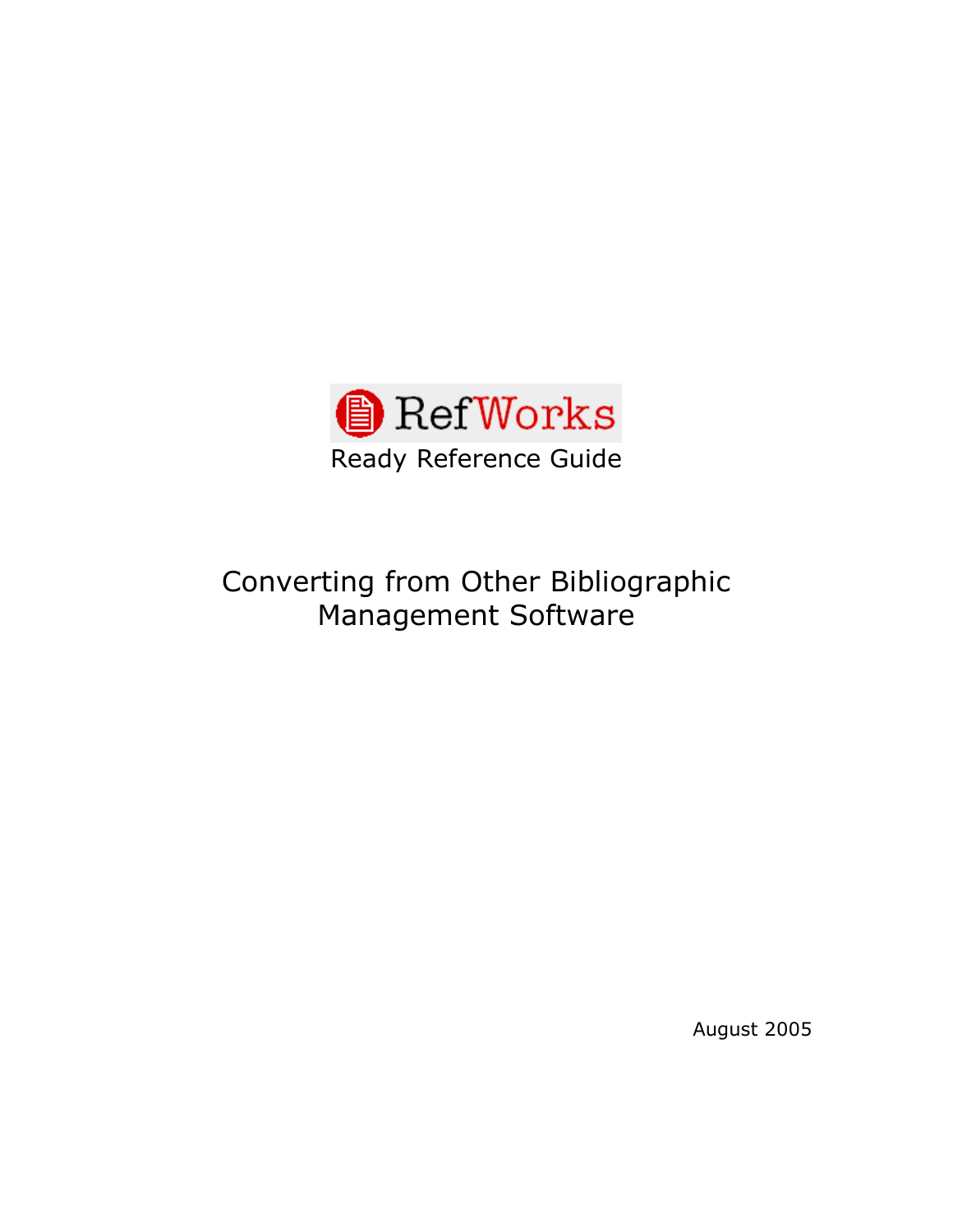

## **Converting from Other Bibliographic Management Software Table of Contents**

Biblioscape - Page 3

Citation  $-$  Page 4

EndNote Version 8 or higher  $-$  Page 5

EndNote Version  $7$  or lower - Page  $5$ 

Papyrus - Page 7

ProCite - Page 8

Reference Manager - Page 9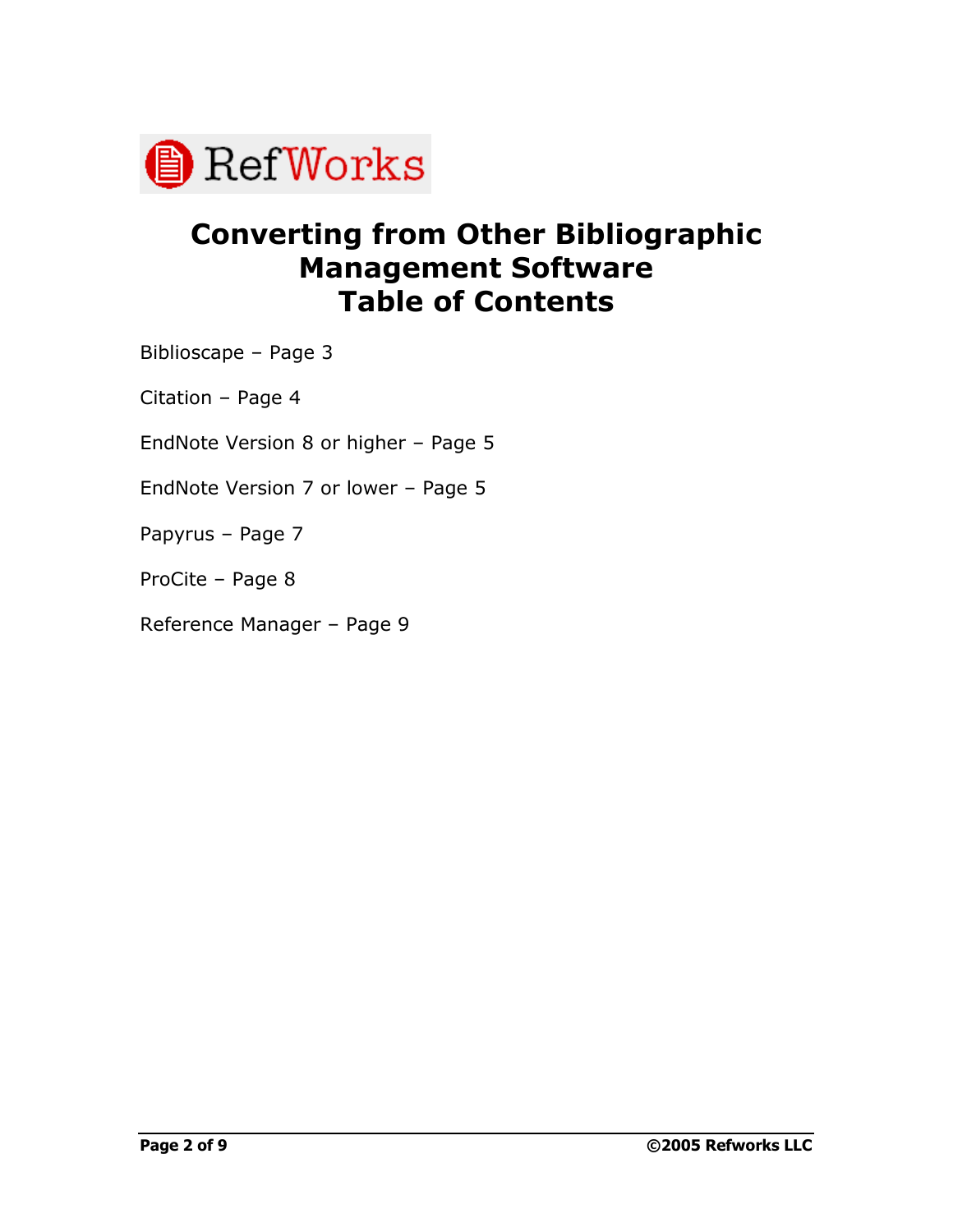### **Converting your References from Biblioscape**

**Note:** When importing large amounts of references, it is recommended to import no more than 2500 records (or 3MB of files) at a single time. This will ensure a successful import

- 1. On the export window in Biblioscape, give the path and file name to export.
- 2. Click the **Tagged** tab and select **RIS -- Reference Manager**
- 3. Click on the **Start** button to export.
- 4. Go into RefWorks and from the **References** menu select **Import**.
- 5. Select **Desktop Biblio. Mgt. Software** as your Import Filter and **Reference Manager** as your Database. **Browse** forand select the file you just created from Biblioscape.
- 6. Click on **Import** at the bottom of the Import window. The progress in importing is measured by \* for each reference imported. RefWorks will notify you when the import is complete.
- 7. Your records should automatically appear in the **Last Imported folder**.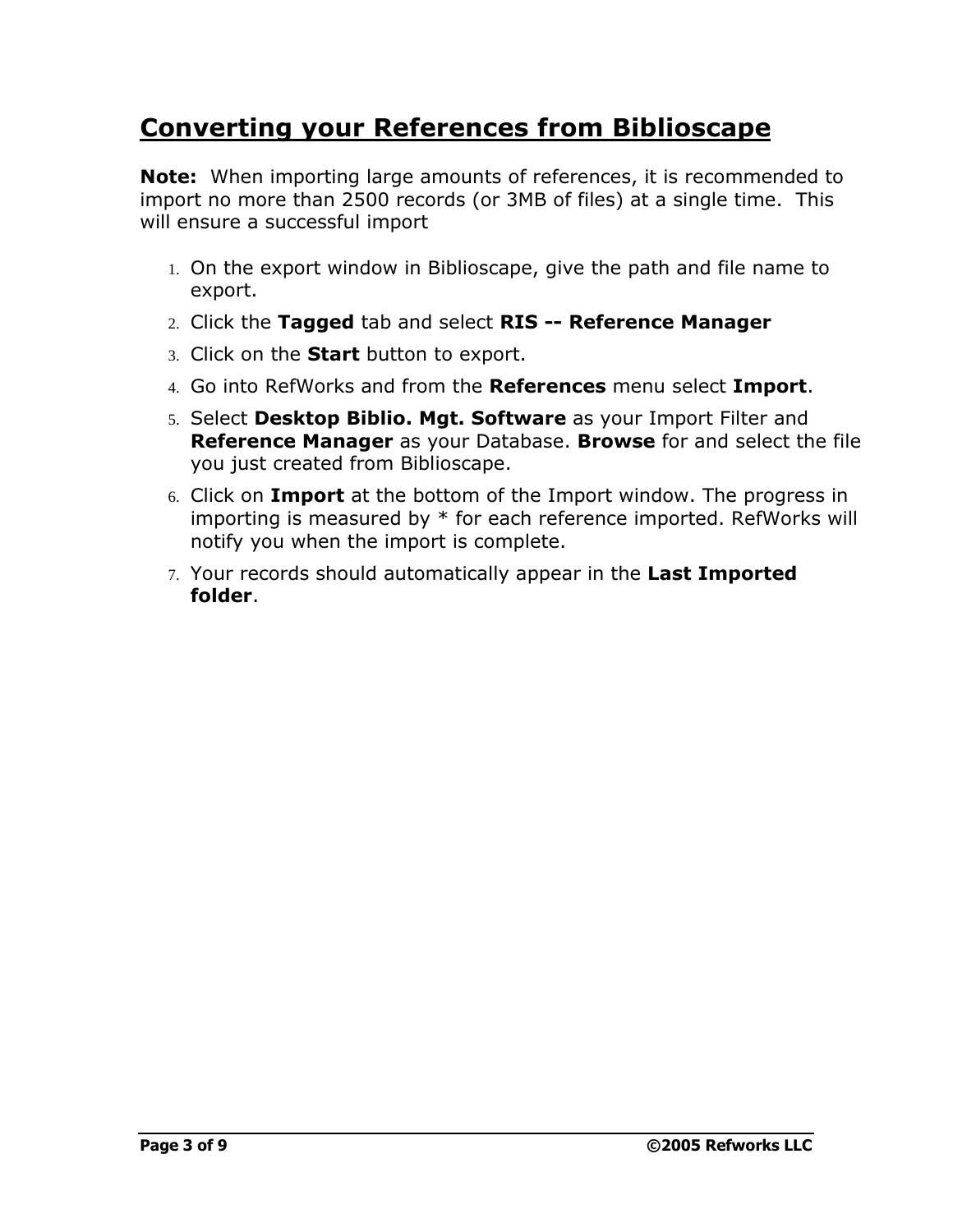### **Converting your References from Citation**

**Note:** When importing large amounts of references, it is recommended to import no more than 2500 records (or 3MB of files) at a single time. This will ensure a successful import

- 1. Open your Citation datafile, and choose **Generate, Bibliography**.
- 2. Change the publishing style radio button to **Custom**, and enter the name of the custom format file to use as **RIS.CF**. **Note:** you may have to search in your Citation program file to find this custom format.
- 3. Change the **Write Bibliography to setting to File**, and enter a name for the text file to store your records.
- 4. Go into RefWorks and from the **References** menu select **Import**.
- 5. Select **RIS Format** as your Import Filter
- 6. Select **Reference Manager** as your Database
- 7. **Browse** forand select the file you just created from Citation
- 8. Click on **Import** at the bottom of the Import window. The progress in importing is measured by \* for each reference imported. RefWorks will notify you when the import is complete.
- 9. Your records should automatically appear in the **Last Imported folder**.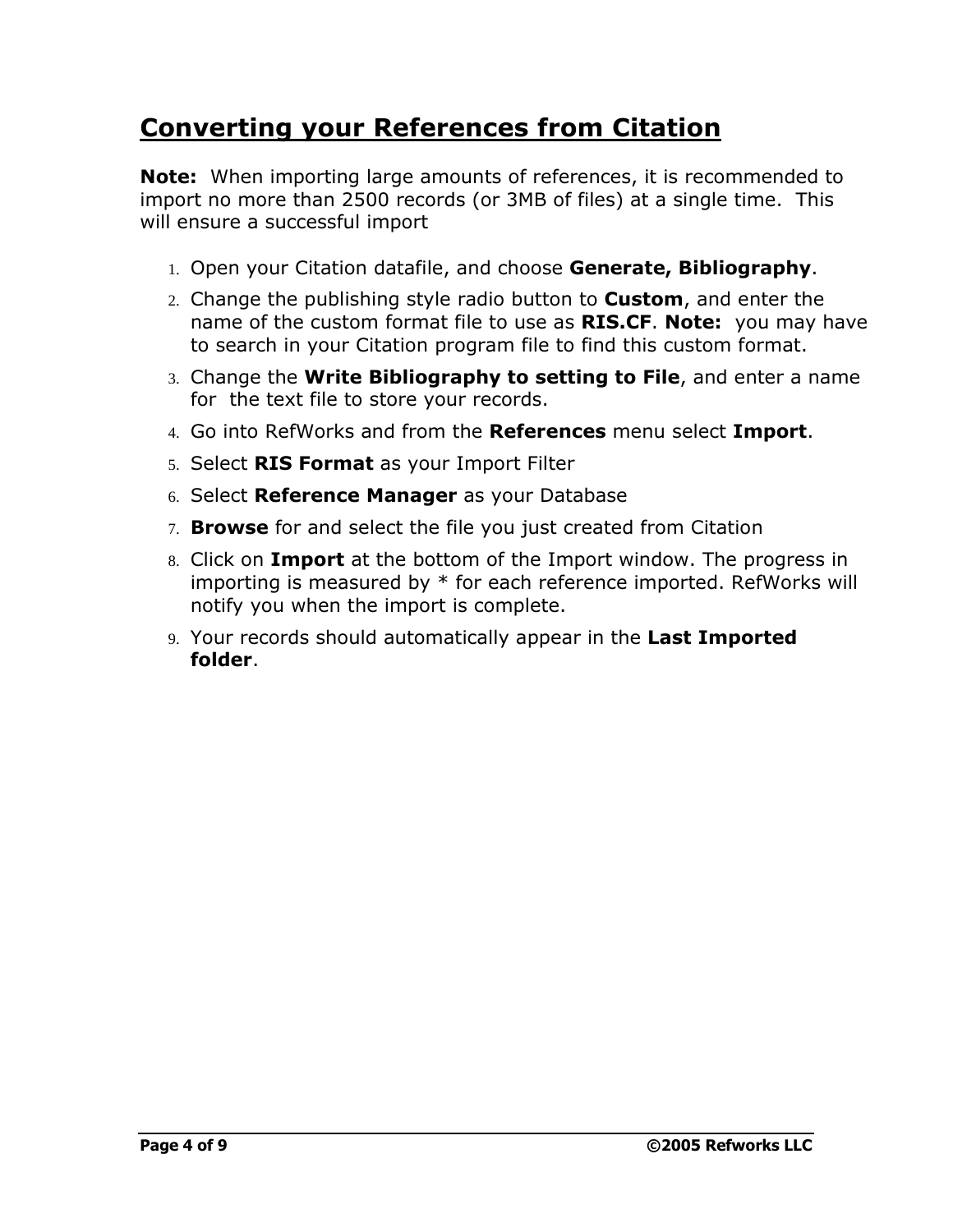### **Converting your References from EndNote**

**Note:** RefWorks has a feature that will allow you to upload your EndNote version 8 library directly into RefWorks. All other versions of EndNote will require you to export the records from EndNote and import them into RefWorks (see instructions at the end of this section).

#### **EndNote 8 or higher only:**

- 1. Go into RefWorks and from the **References** menu select **Import EndNote V8 Database**.
- 2. **Browse** forand select your EndNote library (.enl). **Note:** Currently there is a 25 MB import limit on the size your EndNote library.
- 3. Specify a folder to import your records into (optional)
- 4. Click on **Import** at the bottom of the Import window. The progress in importing is measured by \* for each reference imported. RefWorks will notify you when the import is complete.
- 5. Your records should automatically appear in the **Last Imported folder**.

#### **EndNote Version 7 or lower only:**

To export records from EndNote:

**Note:** When importing large amounts of references, it is recommended to import no more than 2500 records (or 3MB of files) at a single time. This will ensure a successful import.

- 1. From EndNote, select the correct Output Style for the export. Under the **Edit** menu select **Output Styles**.
- 2. From the list of output styles select **RefMan (RIS) Export** select it.

**Note:** If you do not see this format, open the Style Manager and check the RefMan format. Close the Style Manager and repeat steps 1 and 2.

- 3. Select the references you want to export.
- 4. Under the **Reference** menu select **Show Selected** (or Show All if you wish to export the entire database).
- 5. Under the **File** menu select **Export**.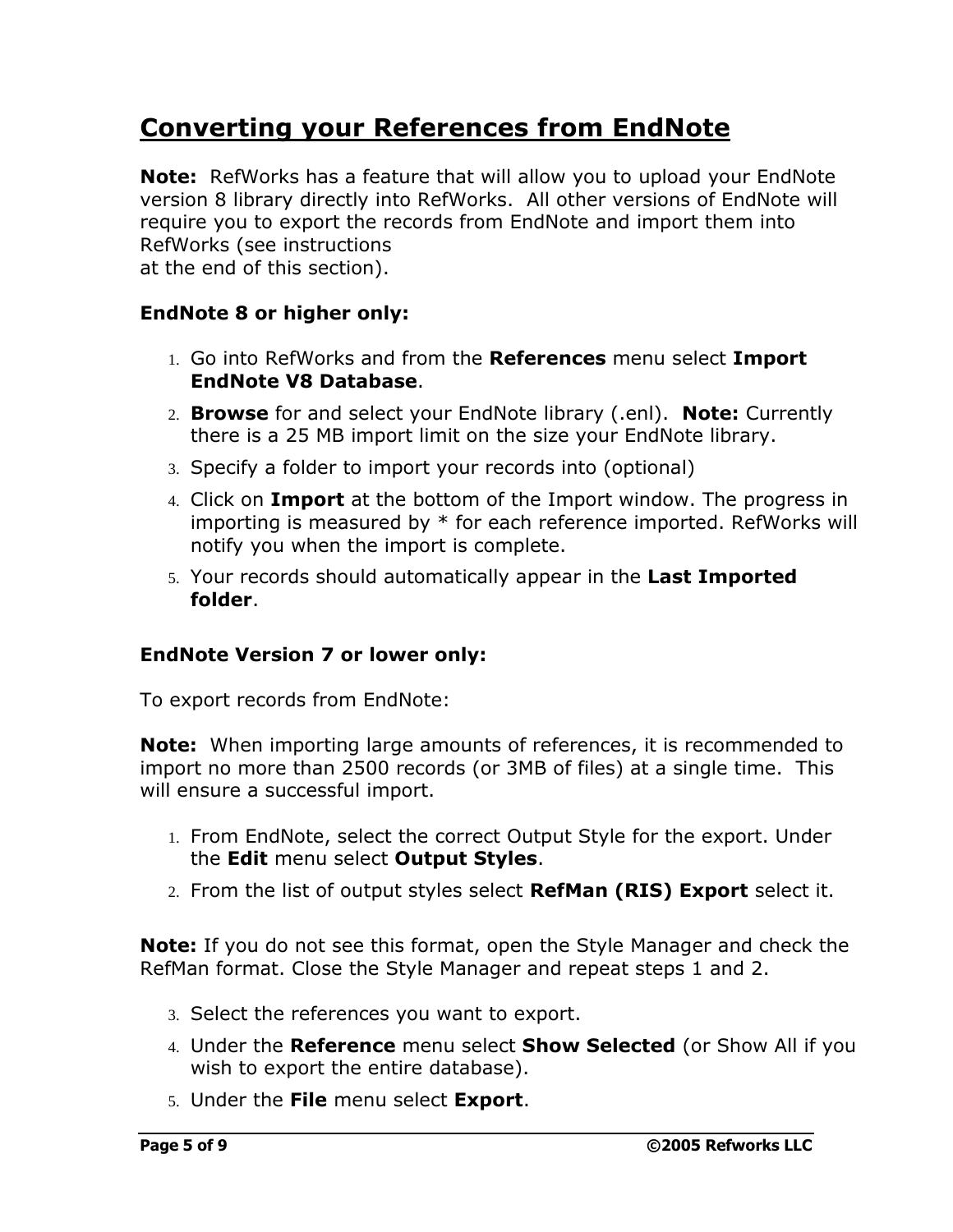#### **Converting your References from EndNote (Contíd)**

- 6. A dialog box appears for you to select the location where you want to save the file. Type a file name and select a location for importing into RefWorks. Select Text as your Save As type and click **Save**.
- 7. Go into RefWorks and from the **References** menu select **Import**.
- 8. Select **Desktop Biblio. Mgt. Software** as your Import Filter and **EndNote (Ref Man RIS Format)** as your Database. Make sure you select the appropriate Mac or Windows version.
- 9. **Browse** for and select the file you just created from EndNote.
- 10.Click on **Import** at the bottom of the Import window. The progress in importing is measured by \* for each reference imported. RefWorks will notify you when the import is complete. View the Imported References.
- 11.Your records should automatically appear in the **Last Imported folder**.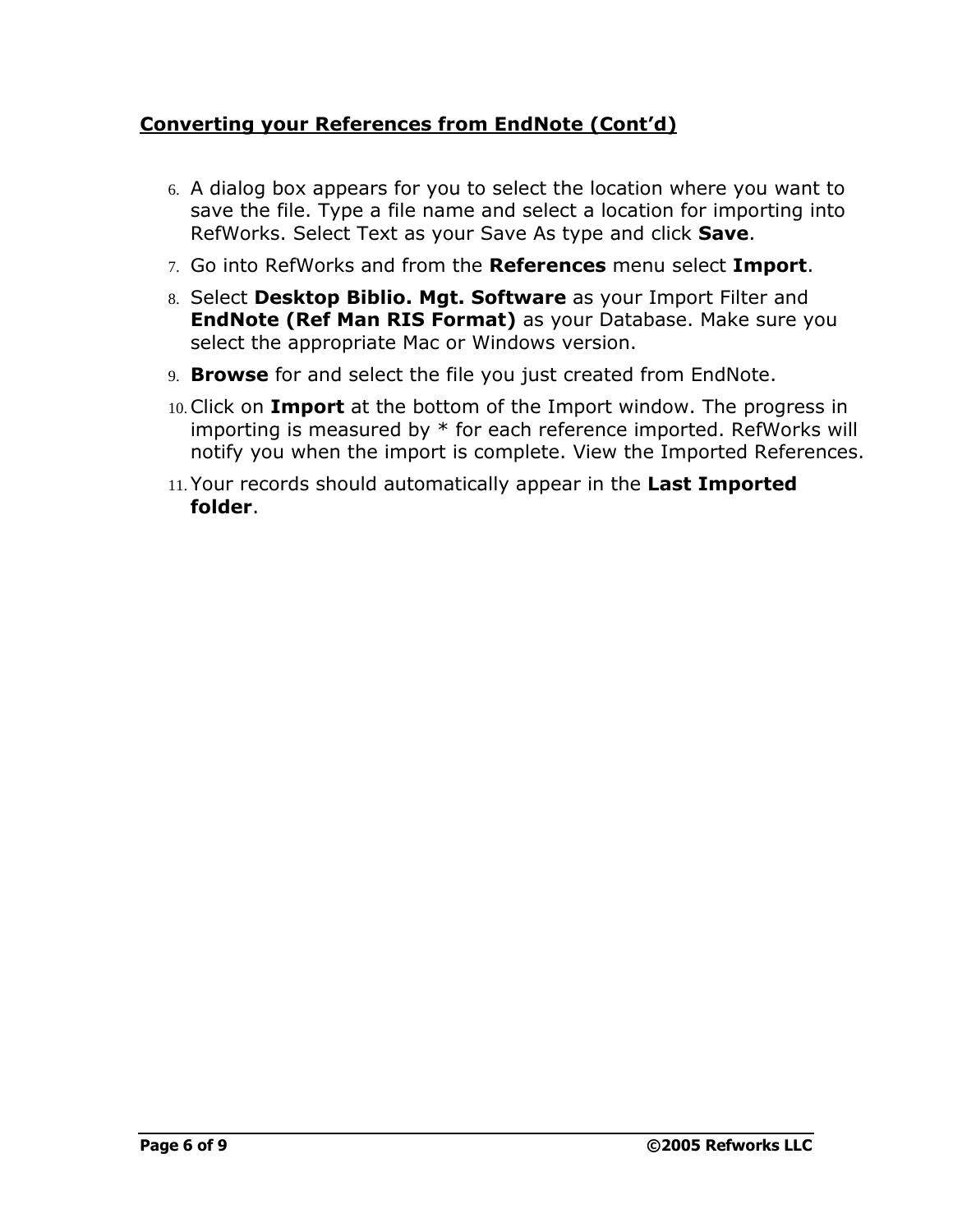### **Converting your References from Papyrus**

To import records into RefWorks from Papyrus it is necessary to download the RISOUT.FLB format library file from the Research Software Design website. This file, RISOUT.FLB, will be used to export your data in the RIS format. Put the RISOUT.FLB file into your PAPYRUS program directory. Usually this directory is C:\PAP. (Note: some browsers will change the file name to RISOUT.EXE while downloading. If this happens to you, change the name back to RISOUT.FLB before trying to use the file.)

**Note:** When importing large amounts of references, it is recommended to import no more than 2500 records (or 3MB of files) at a single time. This will ensure a successful import.

- 1. From within Papyrus, go to the **Formats** option and choose **liBrary**.
- 2. Indicate that you wish to open the **RISOUT.FLB** format library
- 3. At the next menu, choose **Copy**
- 4. When asked which format to copy, enter **RIS OUT**. This will teach your Papyrus database the RIS OUT format.
- 5. Return to the main **Reference Option** screen
- 6. Use the **List** option to specify a **Numeric list** of all your references.
- 7. When asked which output format to use, specify **RIS OUT**.
- 8. Send the results to a **File, in ASCII format**, and give the file a name and select a location to save it to.
- 9. Locate your saved file and open in in Wordpad or Notepad to check all data before importing. Papyrus adds some abbreviations which you may not want in RefWorks. Clean up any data and save your file.
- 10.Go into RefWorks and from the **References** menu select **Import**
- 11.Select **RIS Format** as your Import Filter
- 12.Select **Reference Manager** as your Database
- 13. **Browse** for and select the file you just created from Papyrus
- 14.Click on **Import** at the bottom of the Import window. The progress in importing is measured by \* for each reference imported. RefWorks will notify you when the import is complete.
- 15.Your records should automatically appear in the **Last Imported folder**.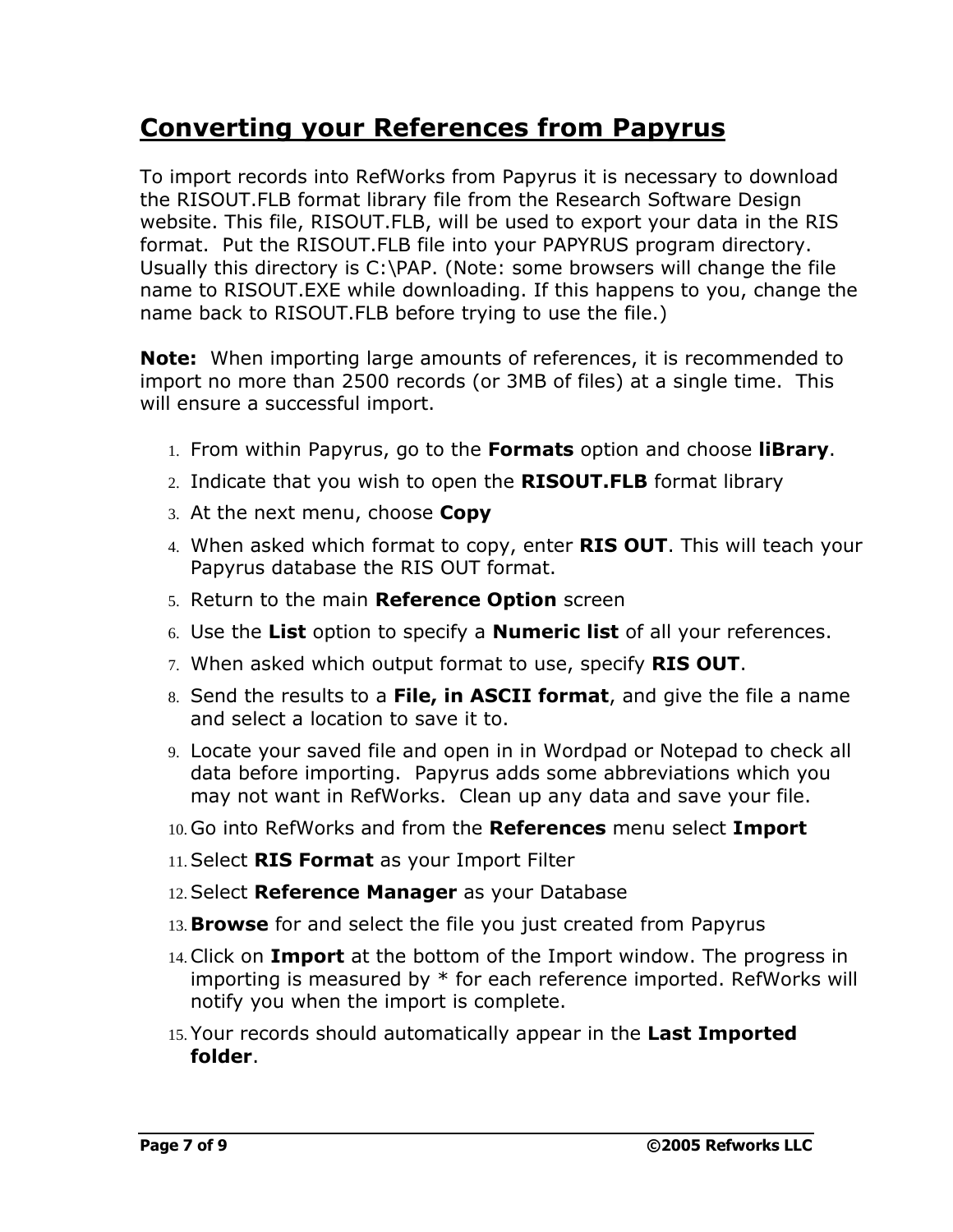### **Converting your References from ProCite**

To import records into RefWorks from ProCite it is necessary to obtain an output filter from ISI ResearchSoft Technical Support. This filter, RIS.pos, will be used to export your data in the RIS format. After obtaining the filter, place it in ProCite's Styles folder. This folder's default location is C:/Program Files/Procite5/Styles.

**Note:** When importing large amounts of references, it is recommended to import no more than 2500 records (or 3MB of files) at a single time. This will ensure a successful import.

- 1. From within ProCite select **Print Bibliography** from the **File** menu
- 2. Select the **RIS** output style (be sure to configure the RIS output to include all desired fields).
- 3. Select **Save**, and **Text Only** as your file type
- 4. Give the file a name and select a location
- 5. Go into RefWorks and from the **References** menu select **Import**
- 6. Select **Desktop Biblio. Mgt. Software** as your Import Filter
- 7. Select **ProCite (RIS Format)** as your Database
- 8. **Browse** forand select the file you just created from ProCite
- 9. Click on **Import** at the bottom of the Import window. The progress in importing is measured by \* for each reference imported. RefWorks will notify you when the import is complete.
- 10.Your records should automatically appear in the **Last Imported folder**.